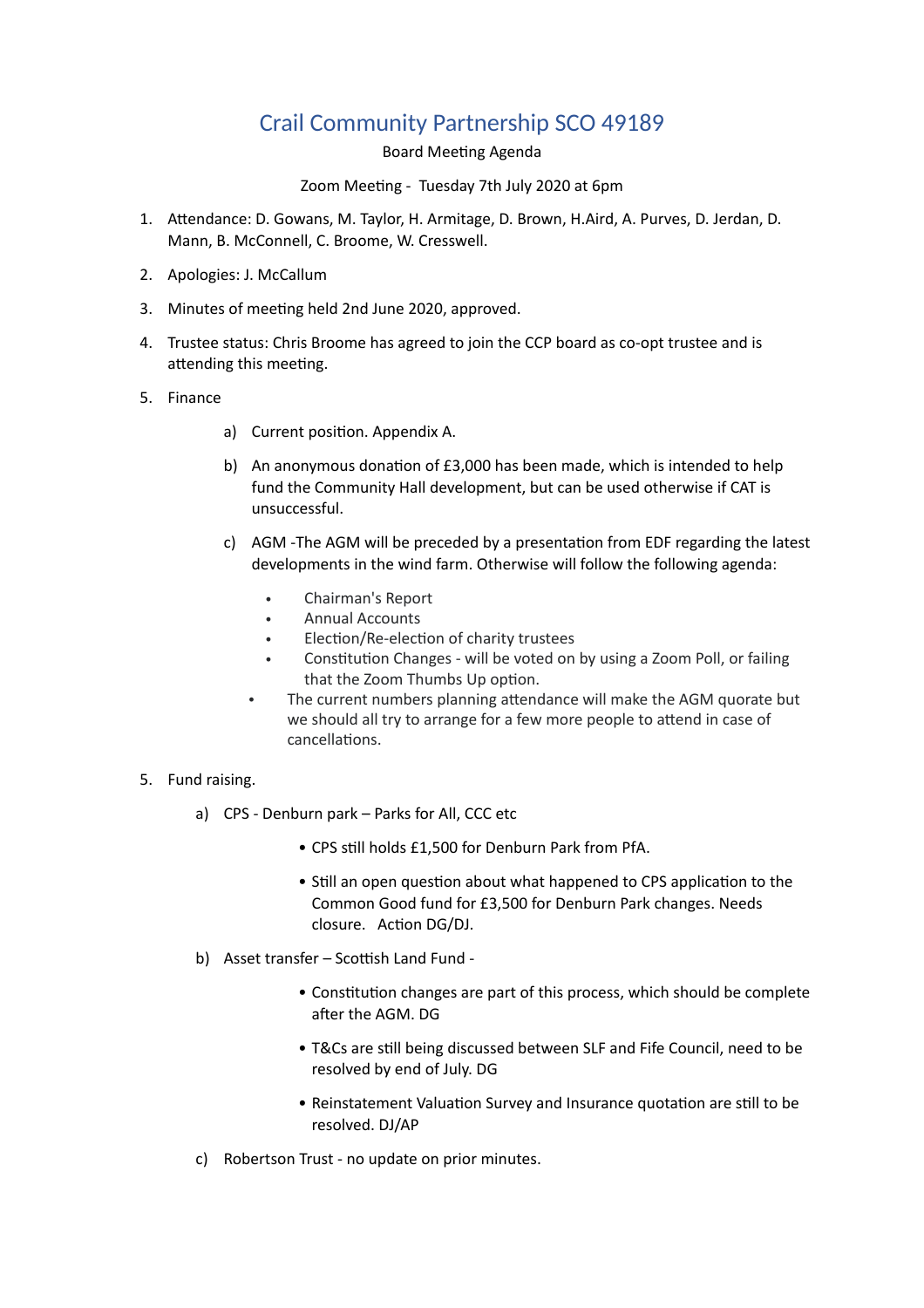- d) Co-op Application submitted to Co-op communities fund. A decision will not be made on participation until October. "If you are successful your cause will receive your share of the funding in 2 payments - one in April 2021 and one in November 2021."
- e) Cambo Partnership deferred
- f) Transportation improvement works Primarily a Community Council matter, some elements of the Charrette Aspirations may be dealt with through this initiative.
- g) Crowd Funding for land asset transfers
	- Proposal that the 3 land acquisitions are dealt with in 3 phases . With a small group starting work on a campaign for Bow Butts CAT by the end of July. DG to initiate.
	- Development plans for Bow Butts to be simplified to Bow Butts only. WC
- 6. Membership update & volunteers 2 Annual memberships have expired, and one member has unfortunately died Membership is now 127, Associates 4 and Junior 1.
	- Membership records should contain records of past members. HA
- 7. Sub Committees
	- 1. Harbour improvement plan
		- Harbourmasters office: no sign of the proposed meeting between CCT, CCP and Crail Museum, this is currently in the hands of Janice Laird.
		- Harbour plans to be delivered at next meeting. BM
	- 2. Crail North DB.
		- Notes from DB's email Appendix B
	- 3. Strategy
		- EDF involvement in meeting before AGM will help us build bridges with them.
	- 4. Environment/Woodlands Asset Transfer WC/CB
		- Discussion on the grass cutting regime in Crail regarding too many spaces left uncut. Preference would be managed wild flower meadows (example at Kellie Castle).
		- Also discussion regarding cemetery extension where there have been complaints that children are climbing into the extension (through a broken fence) and are playing in the extension. HA advised that only part of the land is consecrated ground.
		- Chris Broome to take the lead in liaison with Fife Council.
	- 5. Community Assets DJ/DG
		- a. Community Hall Transition team. Minutes of last meeting in Appendix C. A couple of major topics: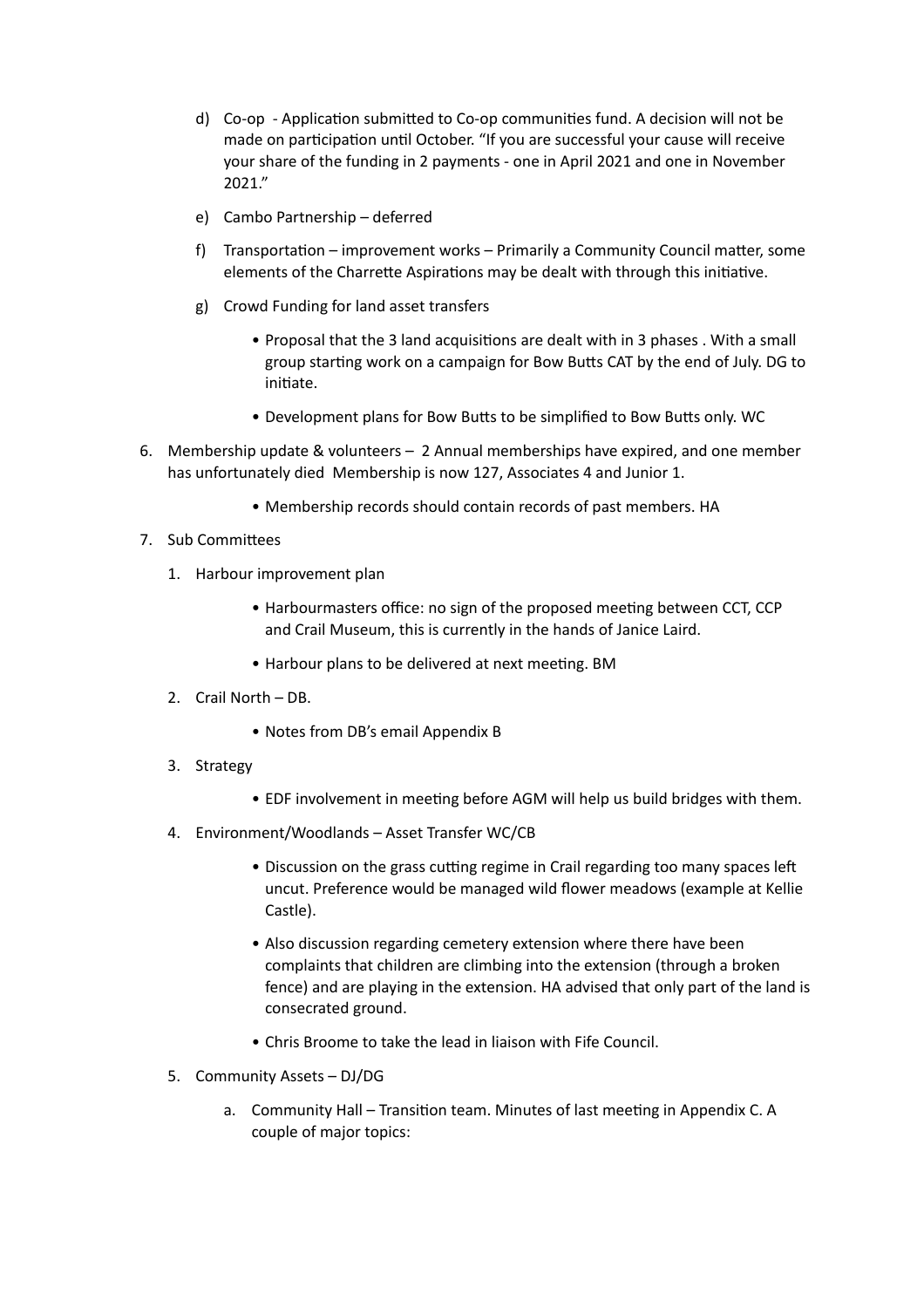- Commercial rates have been researched well by DJB. Further action will involve discussions with current users about future use and price/cost tolerance
- VAT Registration (Yes or No) needs to be discussed at future CCP meeting, as this is a major decision that will impact many factors.
- b. Brownfield
	- Garden Centre Closing Date for Bids was 1st July 2020. There appeared to be a number of interested parties. Fife Council could not prepare a proposal in time. At the time of the sale the land is still zoned as industrial/commercial use.
	- Old Blacksmith complaints from neighbours have been raised with CCC, regarding the condition of the property. DTAS has appointed a new role for a Coordinator for derelict property. May be worth engaging with that role.
- c. Acquire part of Denburn Wood from FC for CPS, agreed at last meeting. No action taken yet. DG
- 6. Website/Publicity New website set up for Crail Community Hall, but offline at present. Activity on [crail.info](http://crail.info) very much driven by Latest News posts. We need to keep a supply of these flowing.

|                                                   |                                                                                       | ₿ wix.com                          | $\rm C$                                | $\hat{\mathbb{C}}$<br>$\sigma$ <sub>+</sub>                  |
|---------------------------------------------------|---------------------------------------------------------------------------------------|------------------------------------|----------------------------------------|--------------------------------------------------------------|
| <b>WIX</b> My Sites                               | Explore v Help v Hire a Professional                                                  | Q Search                           | $\Delta$<br>$\cup$                     | $\mathbb{C}^{\bullet}$<br>$\bigcirc$ crailcommunitypa $\vee$ |
| Crail.Info<br>Role: Admin                         | Analytics                                                                             |                                    |                                        | $\Box$ Last 3 months<br>$\checkmark$                         |
| < Main Menu<br><b>Analytics Overview</b><br>Sales | 1,404<br>VISITS (j)<br>$+2\%$                                                         | 622<br>UNIQUE VISITORS (<br>$+ 6%$ | 63%<br><b>BOUNCE RATE (i)</b><br>$+1%$ | 19<br>FORMS SUBMITTED (i)<br>$+50%$                          |
| <b>Traffic</b><br>People                          | <b>Site Visits</b><br>Total visits in the last 3 months: 1,404                        | $+2\%$                             |                                        |                                                              |
| Reports                                           |                                                                                       |                                    |                                        |                                                              |
| <b>Old Analytics</b>                              | 100<br>50<br>4/12                                                                     | 5/24<br>5/3                        | 6/14                                   | 7/5                                                          |
| Upgrade<br>$\mathscr{D}$ Edit Site                | <b>Traffic Sources</b><br>Total traffic in the last 3 months: $1,404$ $\downarrow$ 2% |                                    |                                        |                                                              |

• Crail Matters. Proposal to use The Monday Club funds for production of paper copies of CM to be distributed by volunteers. In theory The National Lottery funds need to be used in 2020, that is £3,700 for an inactive group, so we need to find alternate ways to support them. CCP agreed to proceed.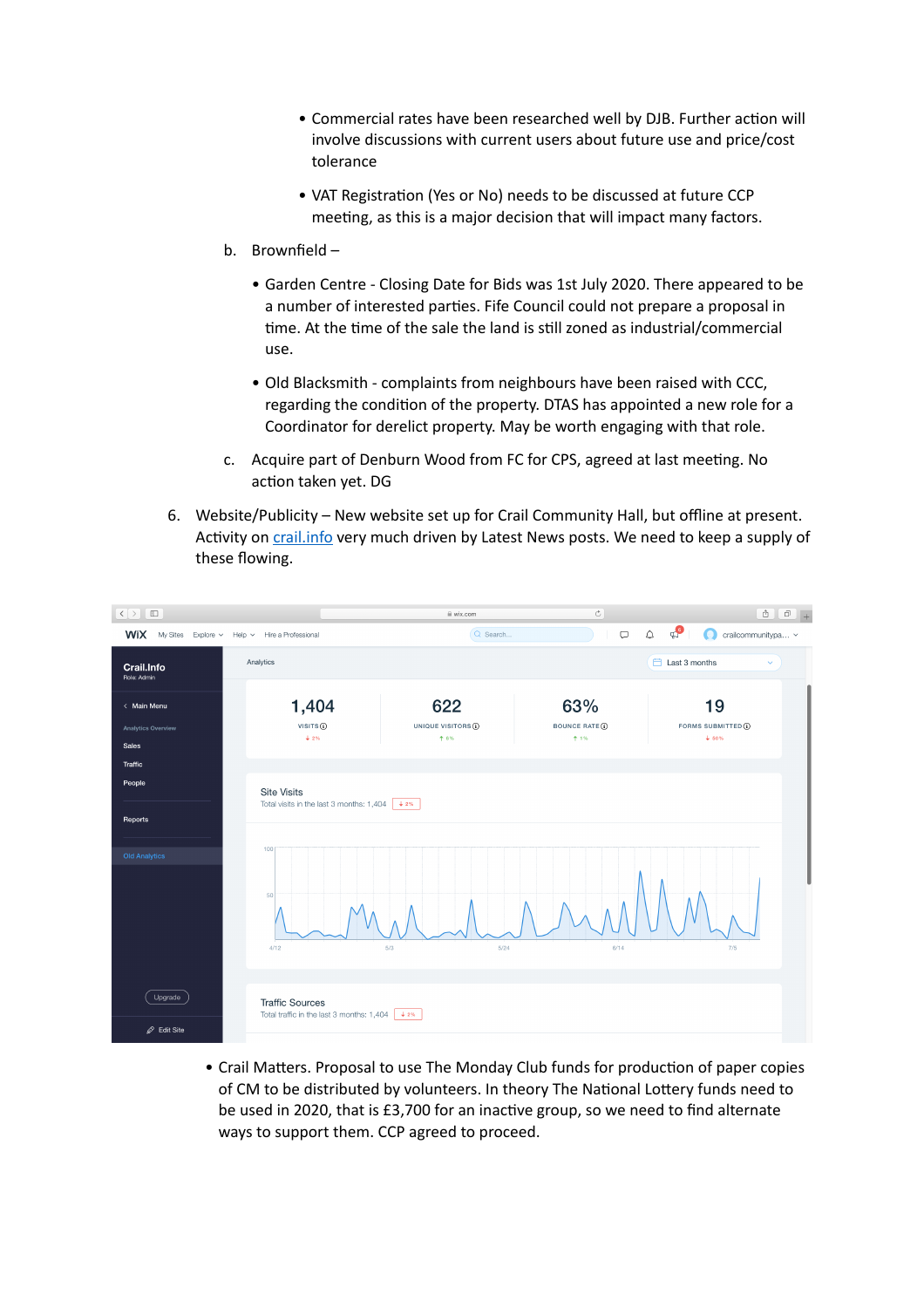- 7. Business and Tourism Crail Food Trail. Still planned for launch in October, with some concern over which businesses will be fully active again. DJ
- 8. AOCB
	- o Crail Church has written to the Church of Scotland Trustees (Estates) to request that the Church of Scotland land adjacent to the Garden Centre is not sold to a potential developer.
	- $\circ$  Next meeting Tuesday 4th August 2020 at 6pm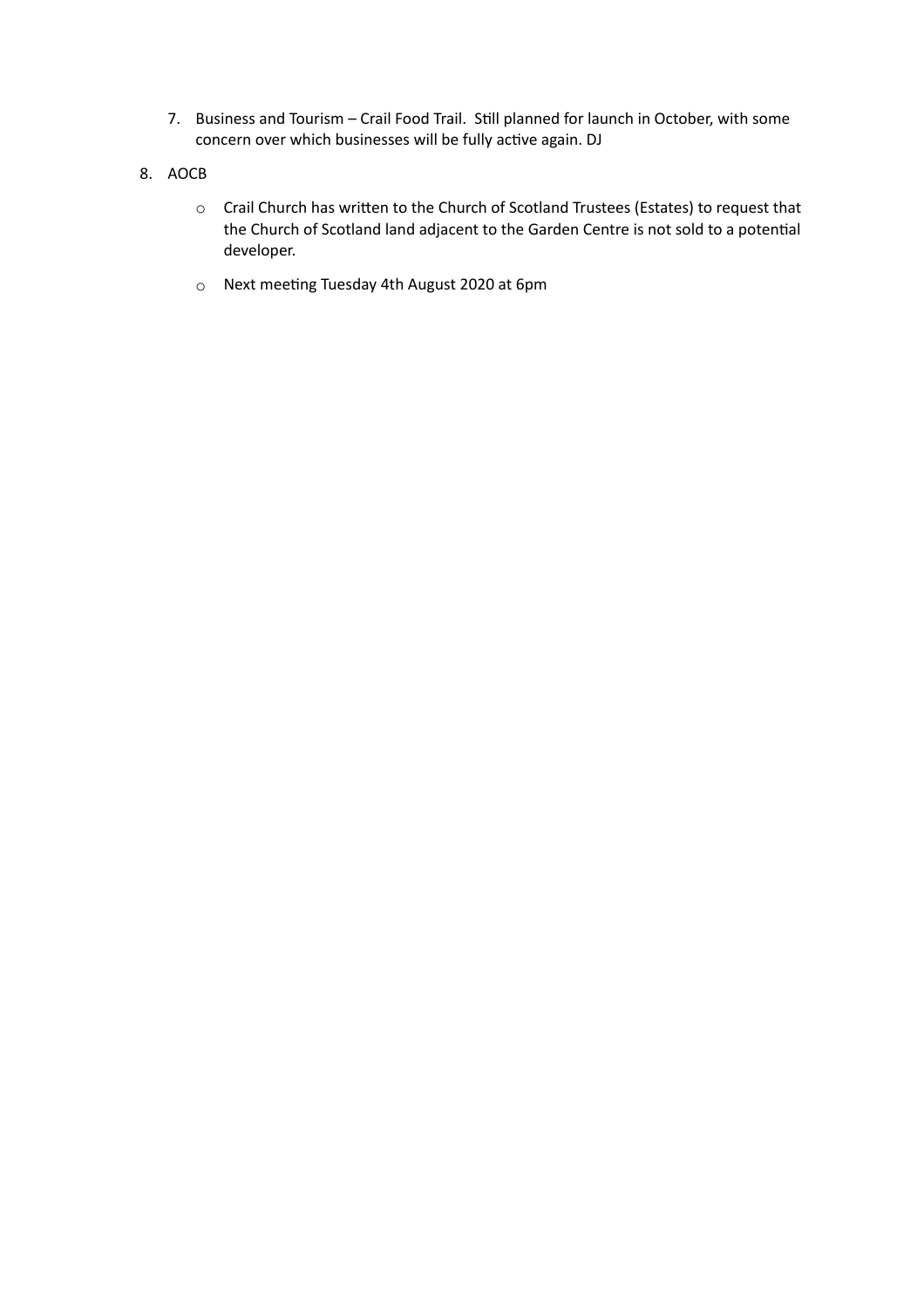Appendix A.

| <b>CRAIL COMMUNITY PARTNERSHIP</b>           |     |                  |              |
|----------------------------------------------|-----|------------------|--------------|
| <b>RBS RECONCILIATION AS AT </b>             |     | $25th$ June 2020 |              |
| <b>FIGURES FROM BANK STATEMENT</b>           |     |                  |              |
| Balance as at 25th June 2020                 |     |                  | £16,032.27   |
| ADD: To be lodged                            |     | £                | <b>Nil</b>   |
| <b>DEDUCT:</b> Non presented cheques and D/D |     | £                | <b>Nil</b>   |
|                                              | Sub |                  | £16,032.27*  |
| Restricted Funds (see below*)                |     |                  | £ $9,712.40$ |
| <b>Crail Info</b>                            |     | £                | 520.00       |
| <b>Net Bank Position</b>                     |     |                  | £ 5,799.87   |
|                                              |     |                  |              |

| Crail Common Good Fund - Approved | £23,520.00 |
|-----------------------------------|------------|
| Drawn to date                     | £23,520.00 |
| Possible further draw down        | £ NIL      |

• **Includes £2,252.40 remaining from Crail Food Festival £3,000.00 to meet costs of survey and design plans in respect of the Community Hall and donation of £3,000 towards kitchen. Includes £670 grant to Wee Crailers from Fife Council Includes £490 (net) grant to Monday Meetings (Monday Club) from Fife Council** 

 **Includes £3,300.00 grant from Awards for All (National Lottery for use by Monday Meetings only.** 

| <b>Scottish Land Fund Grant</b> | £8,424.00 |
|---------------------------------|-----------|
| <b>Drawn</b> to date            | £8,424.00 |

**Prepared by Andrew Purves 1st July 2020**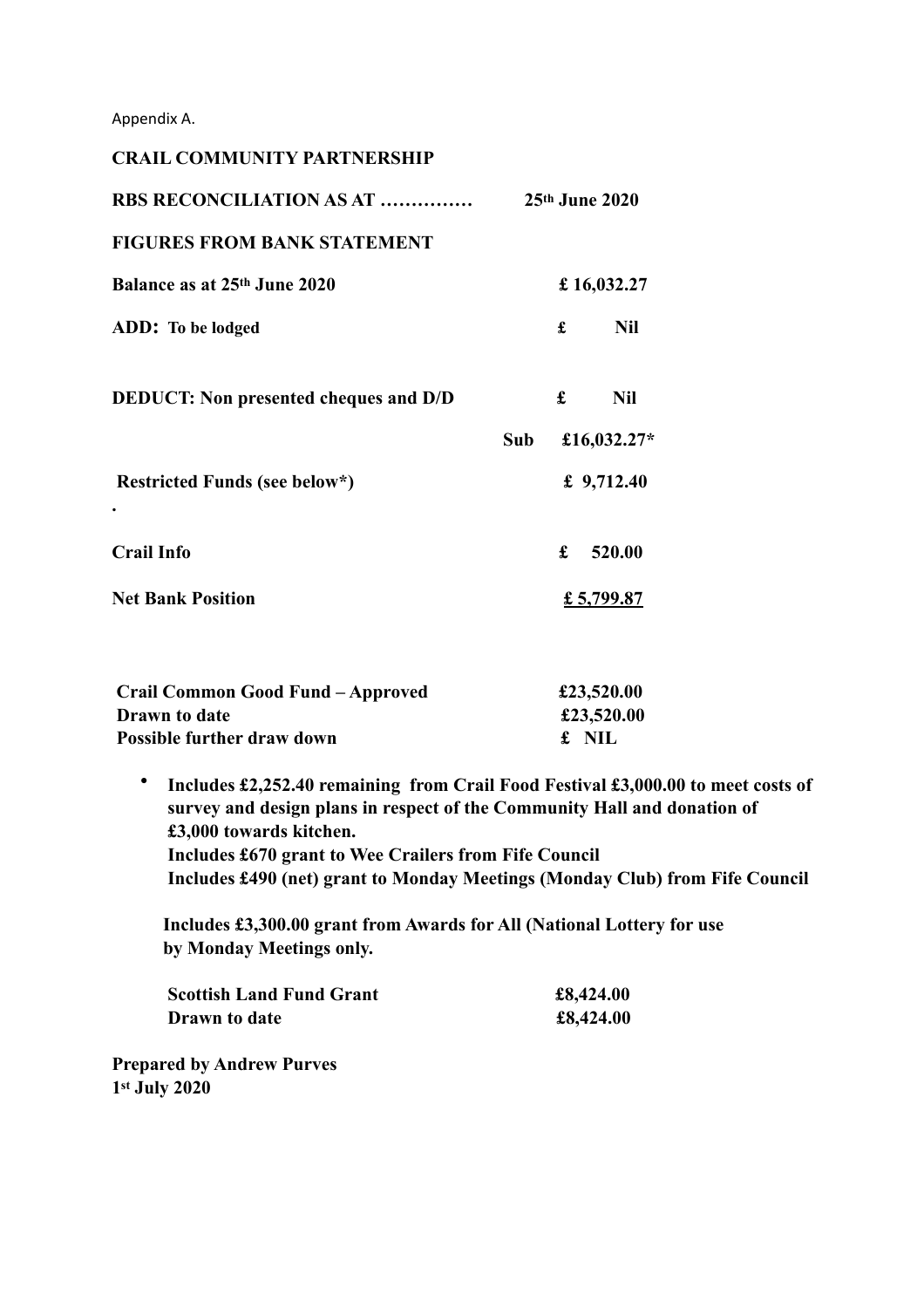#### **Notes of Meeting with Fife Council Planning**

# **10 June 2020**

**Meeting held online. Present David Brown, David Jerdan, Ben Ellis Craig Walker.** 

# **David Mann had problems joining the meeting.**

After introductions we worked through the list of issues we had sent to Ben for discussion. David Jerdan managed to enter the meeting as we started to discuss the first topic.

# HOLYROOD PRESENTATION AND FEEDBACK ON FC MEETING WITH CHIEF PLANNER

DJB outlined the presentation given to MSPs and the Chief Planner at Holyrood in December 2019 especially our suggestion of an MCA for Crail being developed as a pilot scheme ahead of secondary legislation on MCAs planned for mid 2021. The Chief Planner had been meeting Fife Council officials early this year and we sought feedback on the meeting.

Craig explained that they had met Scottish Government including the Chief Planner in January to discuss several issues under the new Planning Regulations amongst which was the question of Local Place Plans and MCAs. They were trying to establish a timetable for secondary legislation to allow LPPs to be registered and their content acknowledged in future planning. At that point there had been no feedback from the consultants looking at this. Everything has since been impacted by Covid and the secondary legislation planned for 2021 may now slip into 2022.

John Mc Nairney mentioned our presentation and commented on how impressed he was and the obvious amount of work that had been done.

Craig had attended our charrette and he expressed very positive reactions to the quality of our LPP and the way we were going about delivering on some of the issues with realism as well as optimism.

The issue of access to Crail North came up after DJ had introduced and talked about our progress on asset transfers. Craig made it very clear that the council would want a development plan for the whole site (all 320 units) and would not accept a single phase approach. The development plan would have to be approved and agree access to the whole development.

They agreed that post-Covid there will be more value attached to open spaces and walking/cycle paths and that the review of LPP input to planning may assist this.

#### AFFORDABLE HOMES/GARDEN CENTRE SITE

DJB summarised the current situation regarding the lack of affordable housing in Crail and the status of the Garden Centre site.

Craig explained that he and his team have very close liaison with Community Housing and he is very aware of the Garden Centre site. FC are interested in the site for their own affordable housing needs but Craig pointed out that the site is currently classified in the Fife Plan as a site for potential employment. This status can be changed but would need some justification. DJB asked if an alternative site of employment potential would need to be identified. Craig said this was not vital but was something that could be looked at in future reviews of the plan. Planning would not be against the notion of changing the classification and having affordable housing there, subject to any proposal meeting planning requirements. He offered the name of Paula Blyth as the person he liaises with on Affordable housing. We discovered that Bill Lindsay is the Service Manager for Development Planning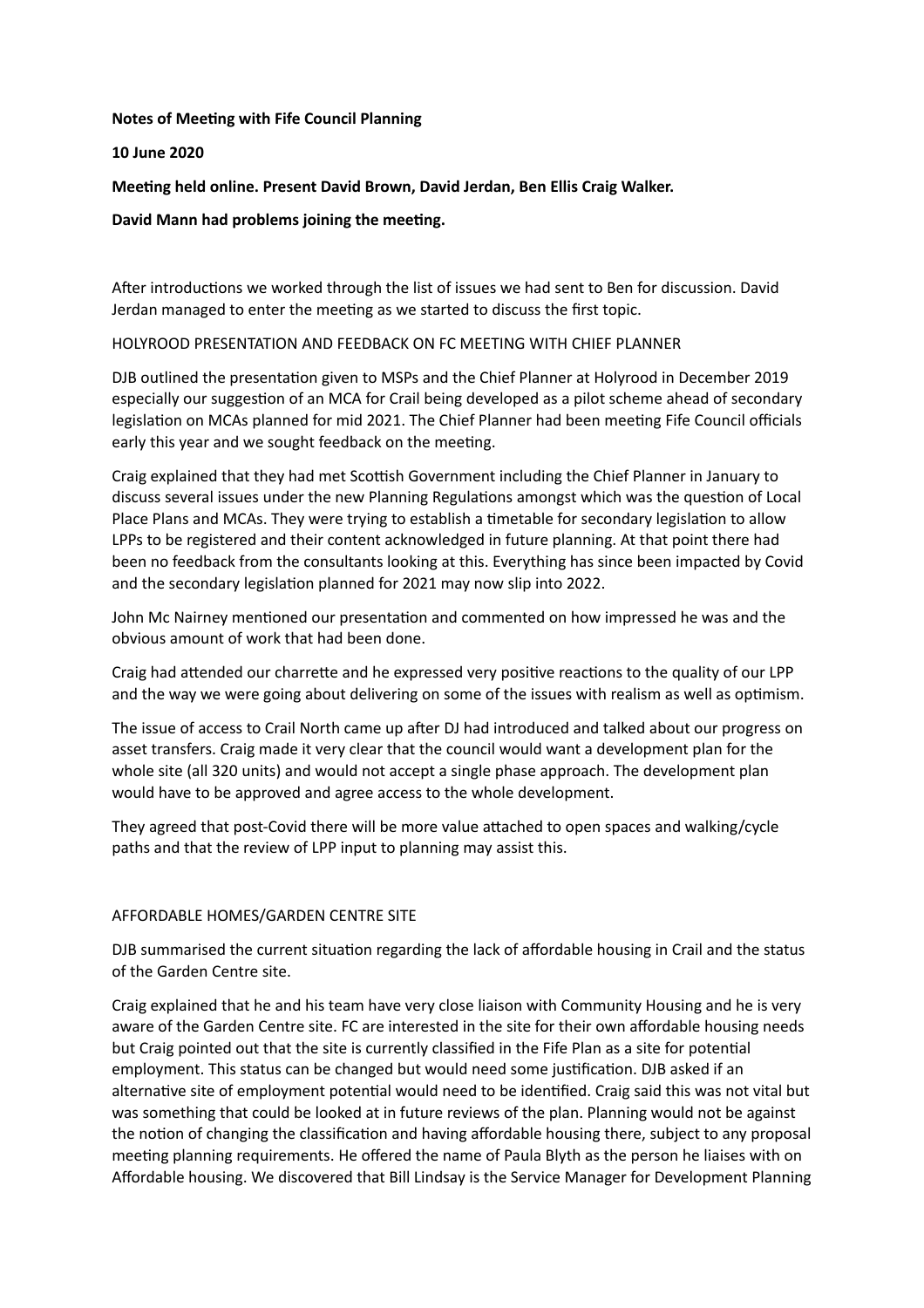who has just returned after a two-year secondment in schools planning. During this time Craig was acting Service Manager.

#### DESIGN CODE FOR CRAIL

Craig was not against the idea of a design code but pointed out that the Council has a resource issue and would not be able to contribute greatly to the process. Their involvement would be restricted to reviewing the code during its development to advise on the content. Craig referred to another location in Fife where consultants have been engaged to develop a design code which will then be submitted to the Council for adoption.

Craig felt that a design code, once adopted made it easier for them as planners to control the situation where a volume builder sought use standard product from their house portfolio which may not be appropriate to the situation.

DJ pointed out the desirability of a design code setting the bar for so-called "green issues" higher than the current requirements and that this was something the community expressed interest and concern about.

#### MODULAR BUILDINGS

DJB asked what experience they had of modular building in housing and some discussion ensued. Fife does not have much experience at all of this type of build so they had nothing they could share with us.

We agreed to meet again for a regular catch up on 9<sup>th</sup> September at 10:30 using the Teams software again subject to general restrictions being in place.

**DJB/June 2020**